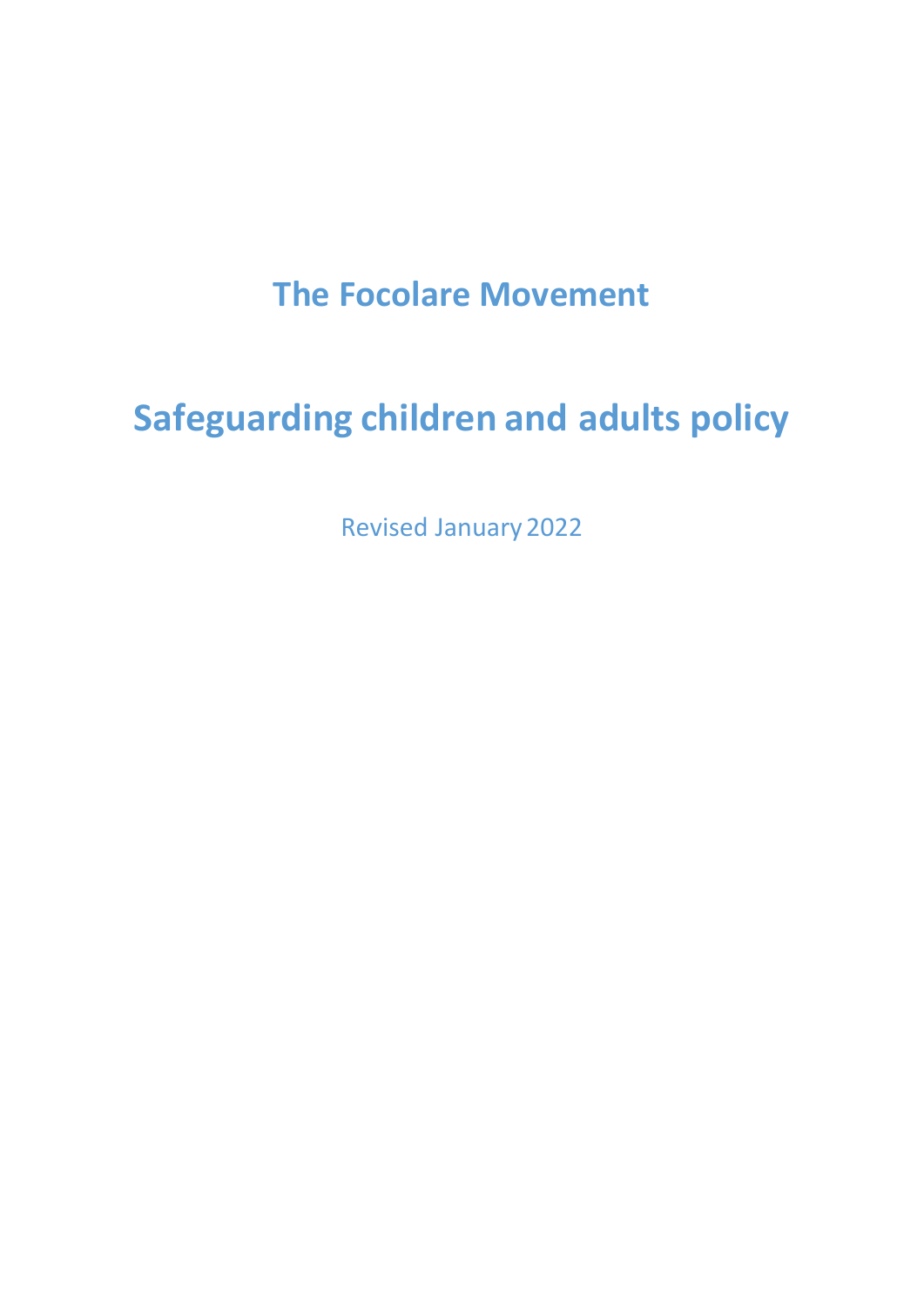## **Introduction**

The Focolare in the UK, together with all the Christian churches\* is striving towards a culture of safeguarding where all are safe from harm and abuse and where every person is encouraged and enabled to enjoy the fullness of life in Jesus Christ through the prayerful, caring, nurturing, supportive and protective endeavours of the Christian community, both individually and collectively.

This policy and the related procedures underpin and are embedded in our mission to share God's love with all.

*The Focolare Movement is an international movement which takes as its inspiration Jesus' prayer to the Father "May they all be one" (Jn 17:21). For over seventy years it has drawn together people of all Christiantraditions and from many of the world's religions, alongside people with no formal faith, who share the aim of building a united world.*

\*For simplicity, most Focolare members will receive their DBS and training through Westminster Diocese and the Catholic Safeguarding Standards Agency (CSSA). Members may also apply to DBS/PVG through their own Churches and Dioceses if they prefer and in prior agreement with the Safeguarding Team.

This policy should be read alongside the CSSA Practice Guidance page [Practice](about:blank)  guidance - [cssa \(catholicsafeguarding.org.uk\)](about:blank) and the [Focolare](about:blank) Good Practice Guidelines [for adults, leaders and](about:blank) helpers.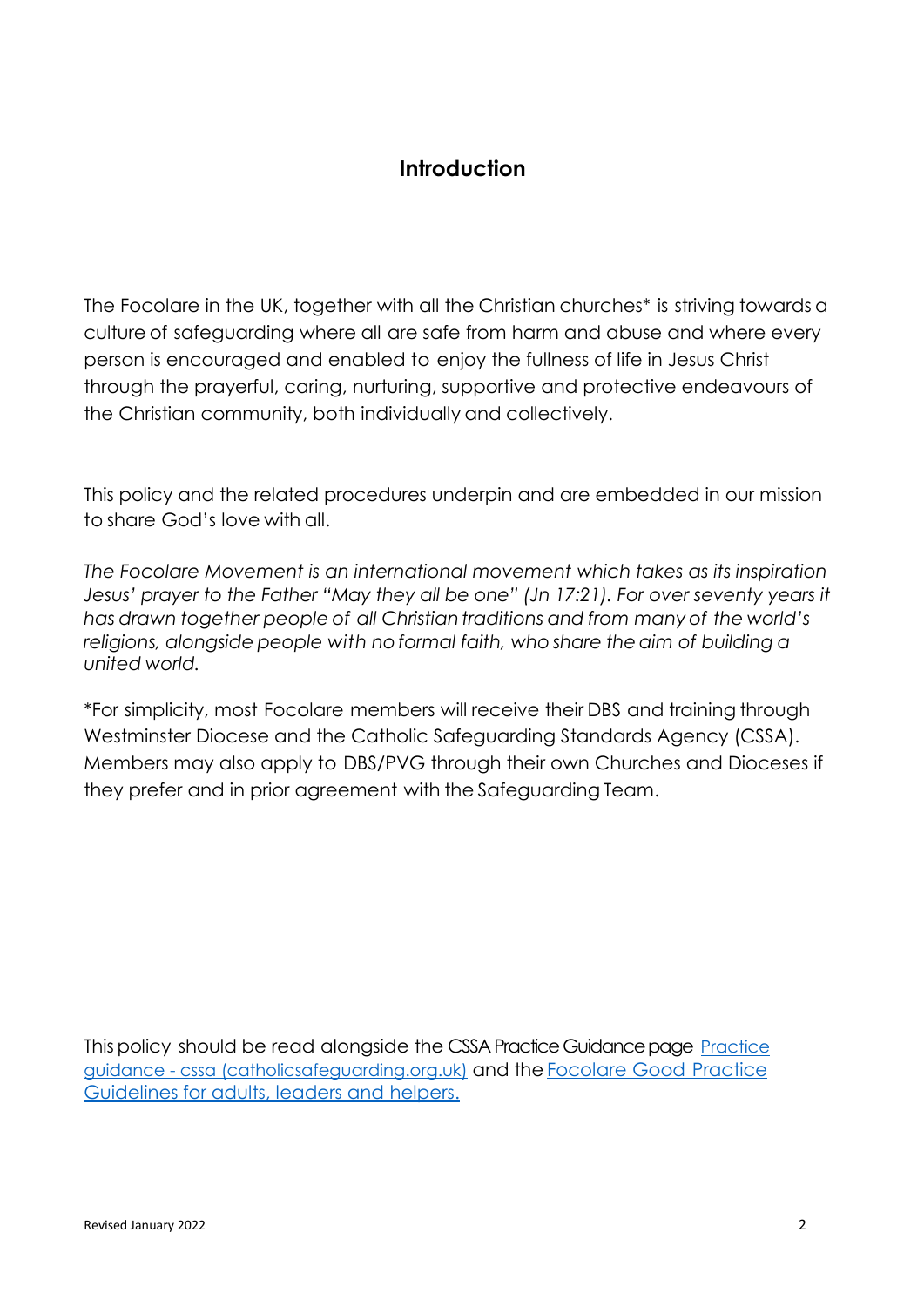## **Contents**

| Contact details for the UK Focolare Safeguarding Team12 |  |
|---------------------------------------------------------|--|
|                                                         |  |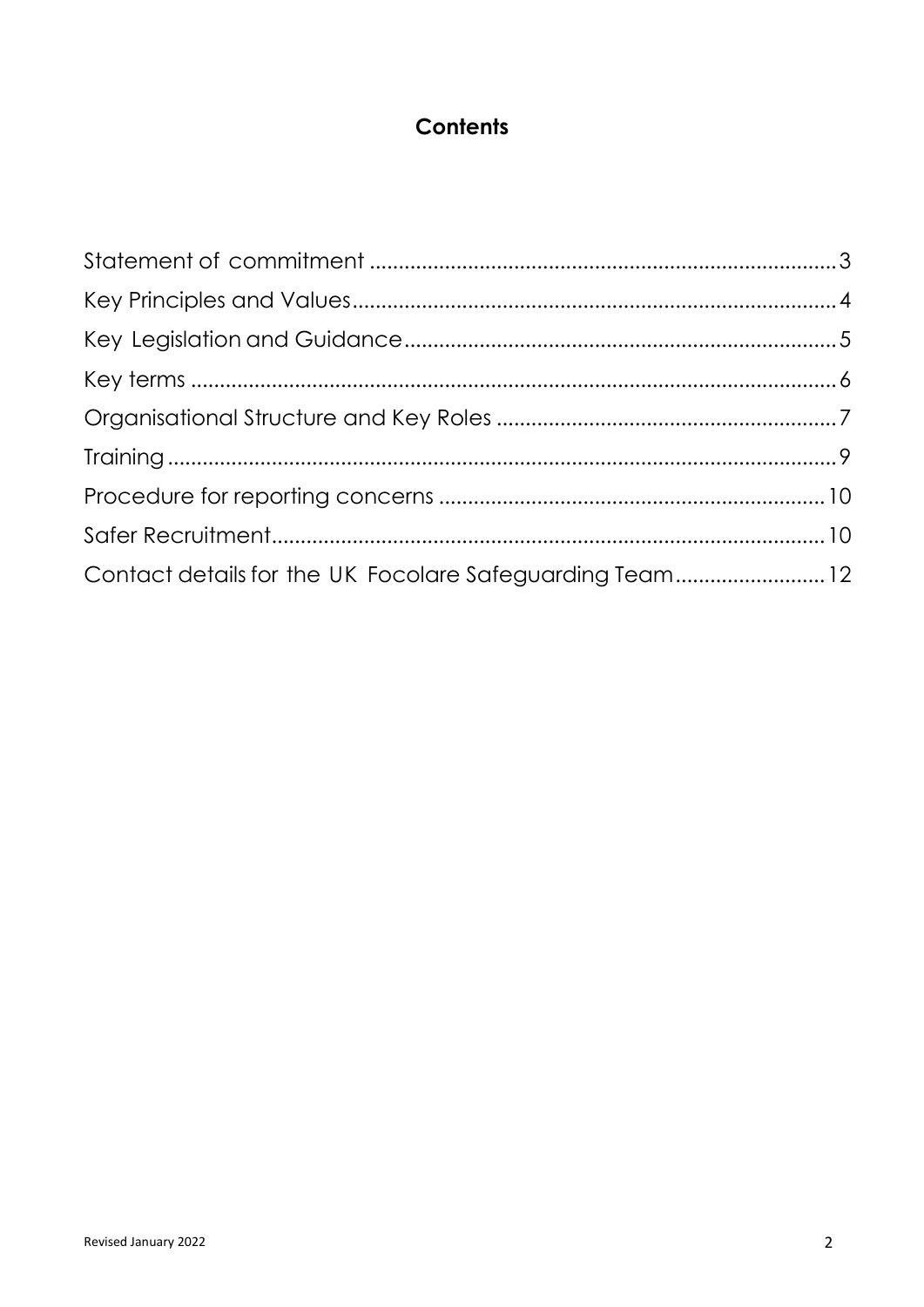## **Statement of commitment**

<span id="page-3-0"></span>Every human being has a value which we acknowledge as coming directly from God's creation of male and female in his own image and likeness. We believe therefore, that all people should be valued, supported and protected from harm. We recognise the personal dignityand rights of vulnerable people towards whom the Church has a special responsibility.

The Focolare and its individual members will undertake appropriate steps to maintain a safe environment for all, by practising fully and positively Christ's ministrytowards children, young people and adults and responding sensitively and compassionately to their needs in order to help keep them safe from harm. This is demonstrated by the provision of carefully planned activities for children, young people and adults.

Focolare volunteers and staff undertake to create a safe environment for children, young people and any vulnerable adults who take part in any day or residential events. The Focolare will collectively manage risks and reduce thepossibilityof abuse by:

- having robust safe recruitment and selection procedures
- implementing safe working practices
- providing access to induction and training for all 'staff' and volunteers
- providing up to date safeguarding policies and procedures that reflect current safeguarding legislation and guidance in respect of safeguarding children and vulnerable adultsand
- developing and maintaining a culture of risk management.

The Focolare will also promote effective and early identification of safeguarding concerns in children and vulnerable adults.

All Focolare groups are required to adopt these procedures and commit themselves to work with other agencies in the development and implementation of policies and in theprovision of services for victims and offenders.

These policies apply to all Focolare activities, regardless of location, and are therefore applicable to all Focolare activities taking place in the UK and overseas and both on and off Focolare owned premises. This includes video conferencing platforms and social media.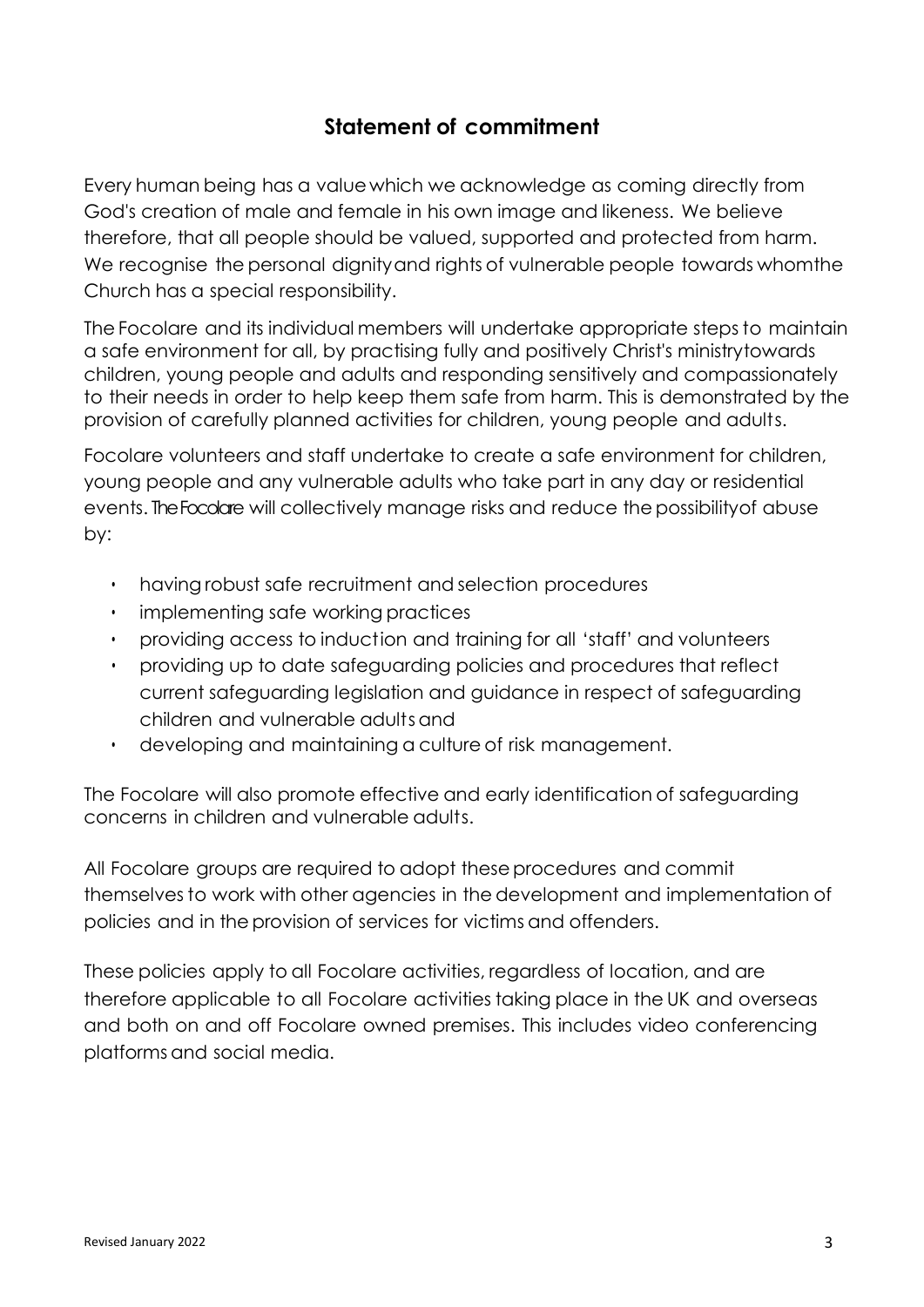The Focolare is committed to providing support to all those who help with its work with children, young people and vulnerable adults and to provide a clear structureof safeguarding accountability.

The Focolare will ensure that it has arrangements in place to fulfil its commitment to safeguard and promote the welfare of children, young people and vulnerable adultsin the same way as statutorybodies and the public sector.

It will liaise closely with statutory agencies to ensure that any such concerns or allegations of abuse are promptly and properly referred to the appropriate local statutory safeguarding agencies, that victims are supported and that abusers are held to account.

## **Key Principles and Values**

<span id="page-4-0"></span>The Focolare embraces its role in supporting children and adults to achieve their full potential in an environment where they are protected from exploitation, abuse and maltreatment.

All adults within the Focolare have a responsibility to act and intervene when it appears that children or adults need to be made safe from harm, whether the risk of harm is Emotional Abuse, Neglect, Physical Abuse or Sexual Abuse.

The Focolare will act in an open, transparent and accountable way in working in partnership with social care services, the Police, health agencies, probation services and other relevant agencies to safeguard children and adults at risk and assist in bringing to justice anyone who has committed an offence against a child or adult.

Anyone who brings concerns or allegations to the notice of the Focolare will be responded to sensitively, respectfully and seriously. All concerns and allegations will be dealt with within the national procedures and in a ttimely manner.

The Focolare is fully committed to acting within the guidance as set out in *Working Together to Safeguard Children 2018 (England), Getting it right for every child 2017(Scotland) and Social Services and Well-being Act 2014 (Wales), Safeguarding Guidance 2019 and Working Together to Safeguard People Guidance 2019 (Wales).* It acknowledges that the Churches must work in partnership with other agencies and not act alone.

Revised January 2022 2008 and the state of the state of the state of the state of the state of the state of the state of the state of the state of the state of the state of the state of the state of the state of the state Pastoral care will be made available to children and their families and to other relevant people where there have been concerns and allegations of some form of harm or maltreatment of a child. Where services and support are provided to an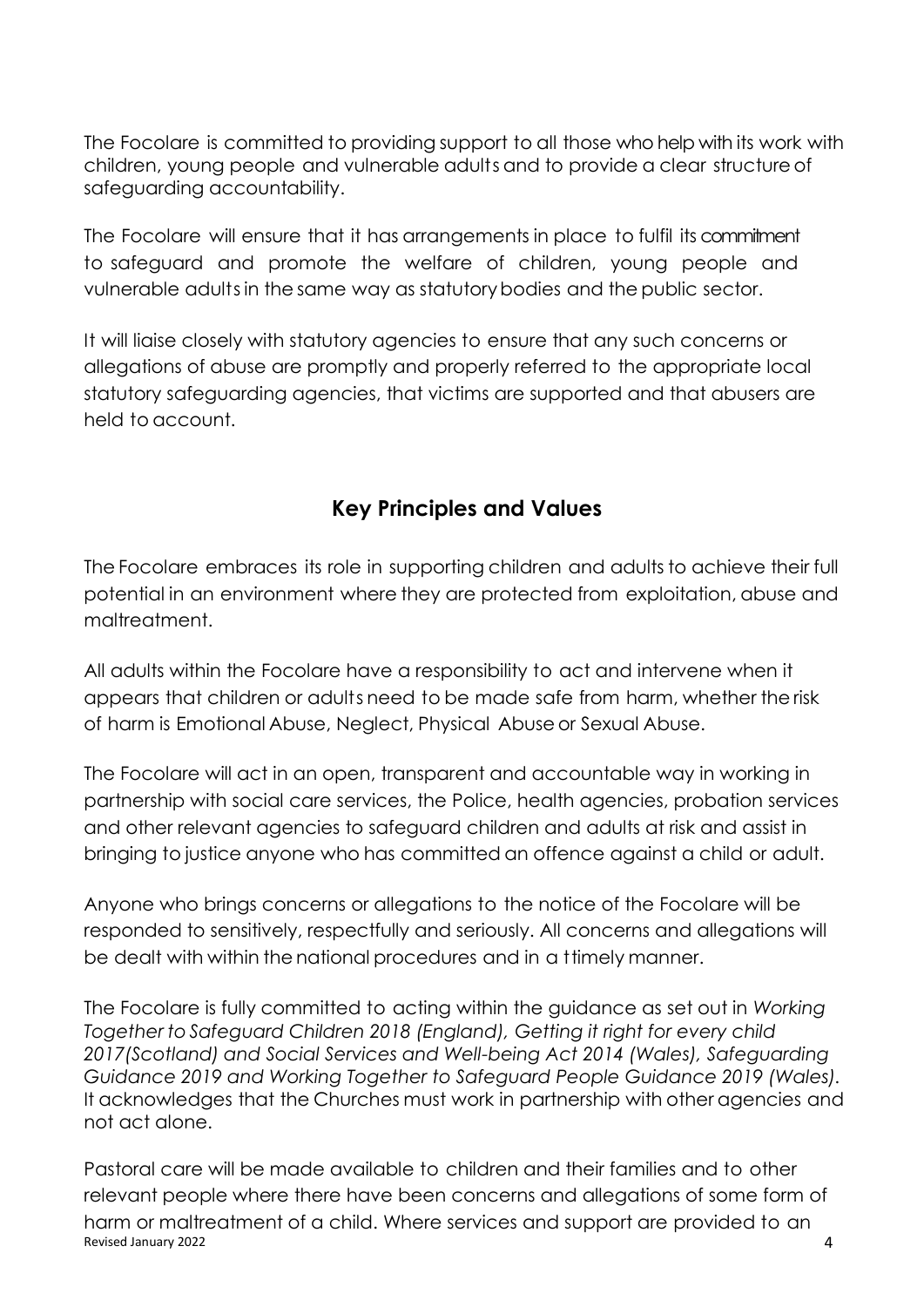adult who has acted to harm a child, safeguards will be put in place to manage the risk so that the adult may not harm another child.

The Focolare will support and promote sound risk management for those situations that require more complex consideration. Such high risk activities will be robustly risk assessed, focusing on the needs of the individual as well as the skills of the adult leaders and helpers, to justify decisions made and actions taken.

As a registered charity, the Focolare is regulated by the Charity Commission and the Office of the Scottish Charity Regulator ("OSCR"). The Charity Commission and OSCR have statutory objectives to ensure trustees comply with their legal obligations in managing charities and to increase public trust and confidence in charities.

## **Key Legislation and Guidance**

<span id="page-5-0"></span>The Focolare follows the guidance and policies of the Catholic Safeguarding Standards Agency (CSSA) and the Scottish Catholic Safeguarding Service (SCSS) which draw up their polices on the basis of law and guidance that seeks to protect children which are as follows.

Although the Focolare does not specifically work with adults whomay be vulnerable, they will often be included in its programmes and activities.

## **Children**

- Children Act 1989
- Children Act 2004
- Getting it right for every child 2017(Scotland)
- Working Together to Safeguard Children 2018
- Children and Families Act 2014 aspects apply to adults as well
- Safeguarding Children and Young People from Sexual Exploitation 2009
- Safeguarding Children who may have been Trafficked 2011
- Safeguarding Children in Whom Illness is Fabricated or Induced 2008
- 'What to Do If You Are Worried a Child Is Being Abused' 2015
- Practise Guidance. Responding to safeguarding concerns or allegations that relate to children, young people and vulnerable adults'. Church of England November 2018
- Guidance for Safe Working Practice for Adults who work with Children and Young People 2009
- Revised January 2022 5 • Keeping Children Safe in Education - Statuary Guidance for Schools and Colleges(September 2021) and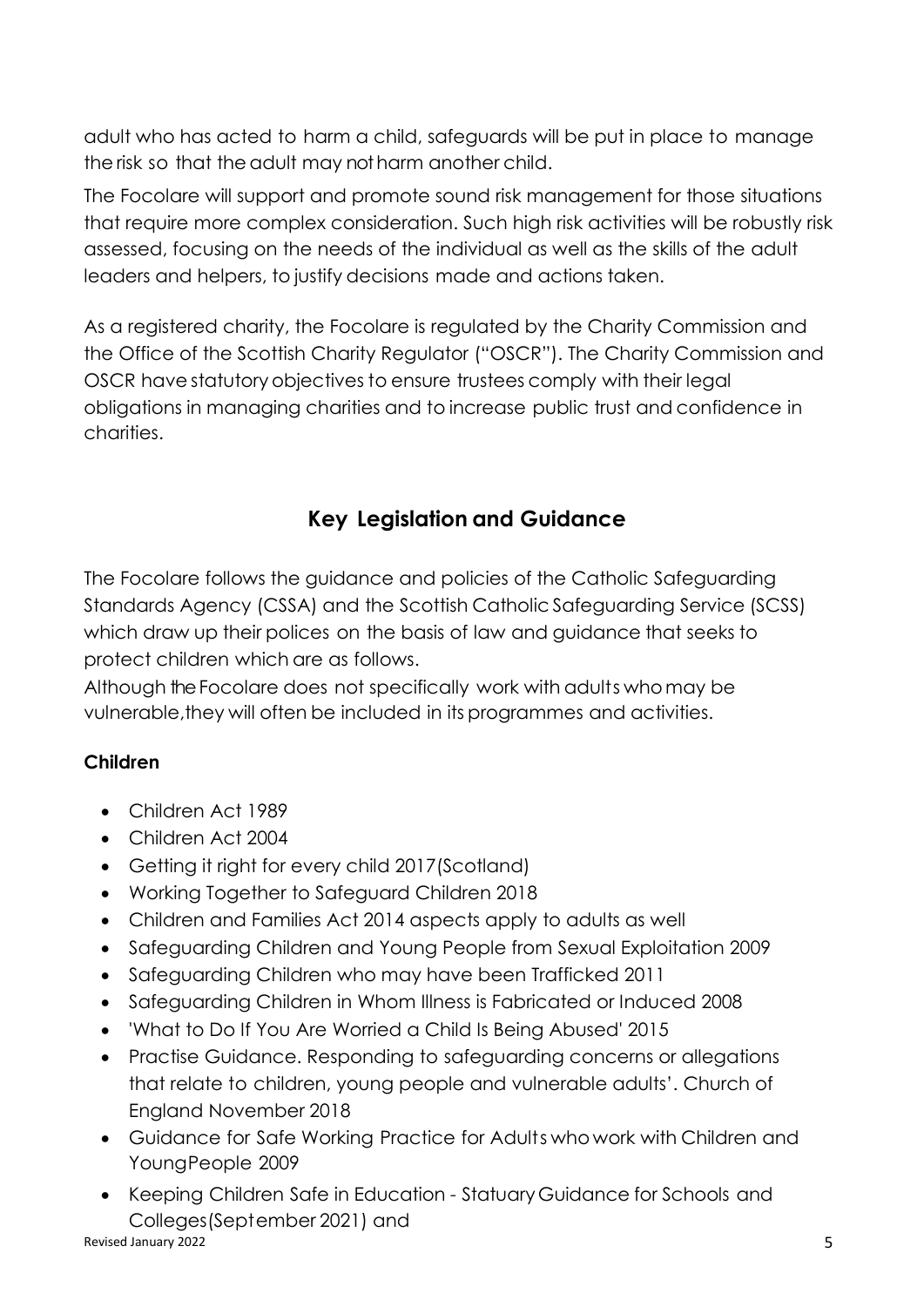- Safeguarding Children from Abuse Linked to a Belief in Spirit Possession 2007
- The Anti-Social Behaviour, Crime and Policing Act 2014, which includes Sexual Harm Prevention Orders and Sexual Risk Orders
- Licensing Act 2003

The Focolare does not specifically organise activities for adults who may be vulnerable but is mindful that itneeds to havepolicies in place for all day or residential meetings or event it holds. The Focolare follows the CSSA and SCSS guidance which draw their polices from the following legislation and guidance:

#### **Adults**

- The Care Act 2014:
- Care and Support Statutory Guidance issued under the Care Act 2014
- Local Authority Responsibilities for Sharing Information under the Care Act 2014
- The Common Law Duty of Confidentiality
- The Human Rights Act 1998, Article 8 (the right to respect for private life)
- The Data Protection Act 1998 and UK GDPR
- The Crime and Disorder Act 1998 Sexual Offences Act 2003
- Action on Elder Abuse Report 2005 The Mental Capacity Act 2005
- The Mental Health Act 2007
- Safeguarding Vulnerable Groups Act 2006

Legislation and Guidance in Wales

- Social Services and Well-being (Wales) Act 2014
- Safeguarding Guidance 2019 and Working Together to Safeguard People Guidance 2019 (Wales)

## <span id="page-6-0"></span>**Key terms**

An explanation of the terms used in the **Focolare** are:

- **Gen**  young people who follow the spirituality of the Focolare and meet accordingto age
- **Gen 4** ages 4-8; **Gen 3** ages 9-16; **Gen 2** 17 30
- **Gen assistant –** men or women, normally living in a Focolare community who formand work with the Gen and young people
- Revised January 2022 6 • **Responsible of the Focolare** – The person who is responsible for the Focolare community house and the people and geographical area entrusted to them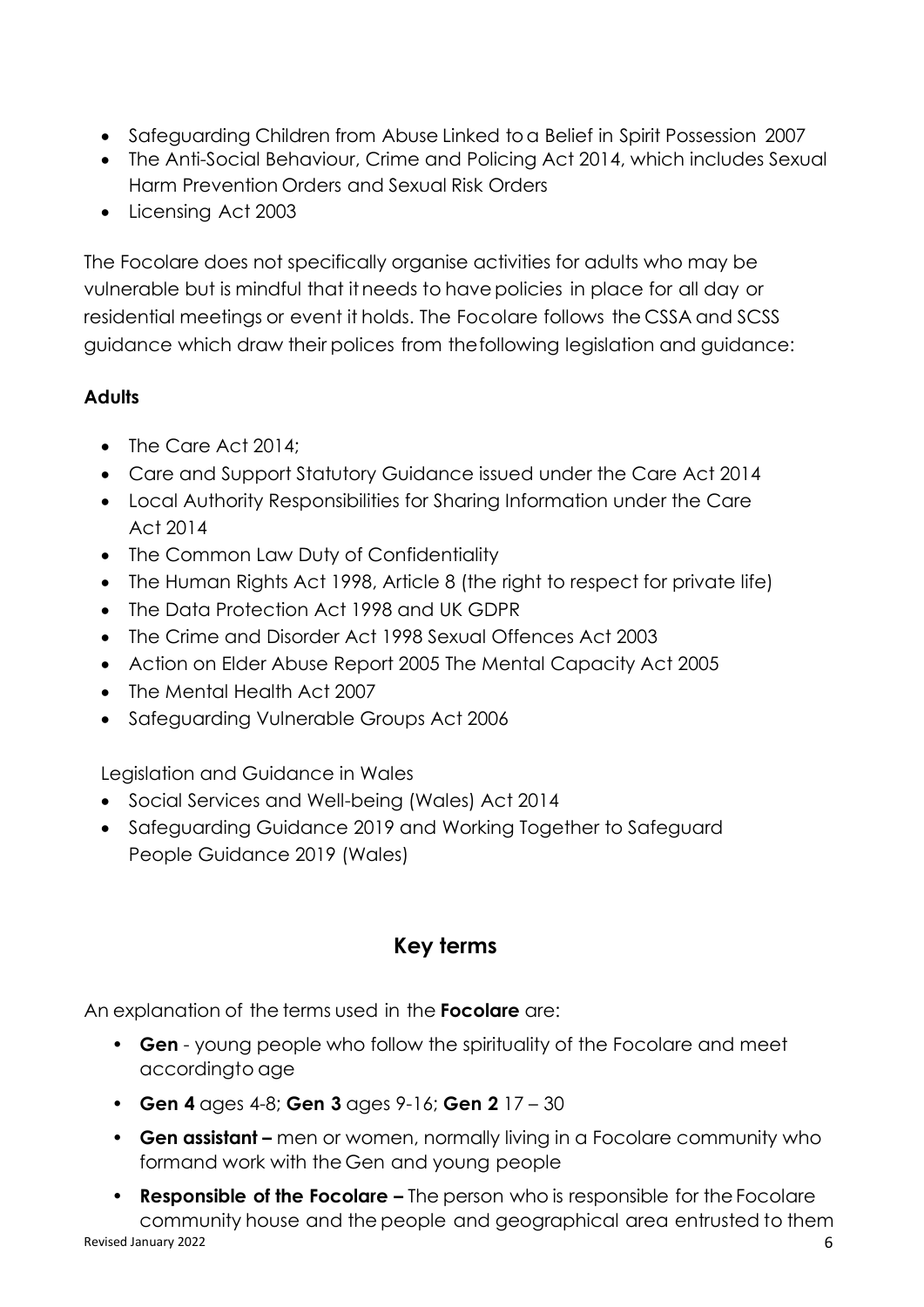• Mariapolis-the annual retreat, often residential/ holiday for all ages of people.

## **Organisational Structure and Key Roles**

<span id="page-7-0"></span>The Focolare has community houses and holds activities throughout the UK. Each Focolare community house (Glasgow, Liverpool, Birmingham, Welwyn Garden City and London) has contact with their Diocesan Safeguarding Team and would advise them, as well as the appropriate statutory authority, of any safeguarding concerns or allegations.

#### **UK Safeguarding Team**

The Focolare has a UK Safeguarding Team which is responsible for ensuring that the Focolare is fully compliant in all matters of safeguarding legislation and for promoting best practice in all matters pertaining to safeguarding.

TheSafeguarding Team has **at least** four members and meets at least twice a year and more often when appropriate.

The Safeguarding Team includes the two designated Officers for safeguarding within the Focolare in the UK, Jane Evans and Nic Innocent , together with Anja Primbs, and Claudia Melis(see page 12 for contact details).

#### **The UK safeguarding team is responsible for:**

- promoting good and safe practices in all activities involving children, young people and adult s within the Focolare
- providing advice on child and adult safeguarding matters within the Focolare
- ensuring understanding of and compliance with current legislation and CSSA's guidelines within the Focolare
- reviewing the Focolare safeguarding policies and procedures annually
- ensuring all relevant leaders and helpers in the Focolare are trained, to underpin current and futuresafeguarding needs
- supporting and advising those responsible for the Focolare community houses and each group of young people, and the organisers of the Mariapolis
- monitoring the above

In addition, the two Safeguarding Officers will be responsible for:

• responding to any safeguarding concerns, allegations and disclosures within the Focolare

Revised January 2022 **7** and 2022 **7** and 2022 **7** and 2022 **7** and 2022 **7** and 2022 **7** and 2022 **7** and 2022 **7** and 2022 **7** and 2022 **7** and 2022 **7** and 2022 **7** and 2022 **7** and 2022 **7** and 2022 **7** and 2022 **7** an • ensuring all safeguarding allegations are reported to the appropriate bodies,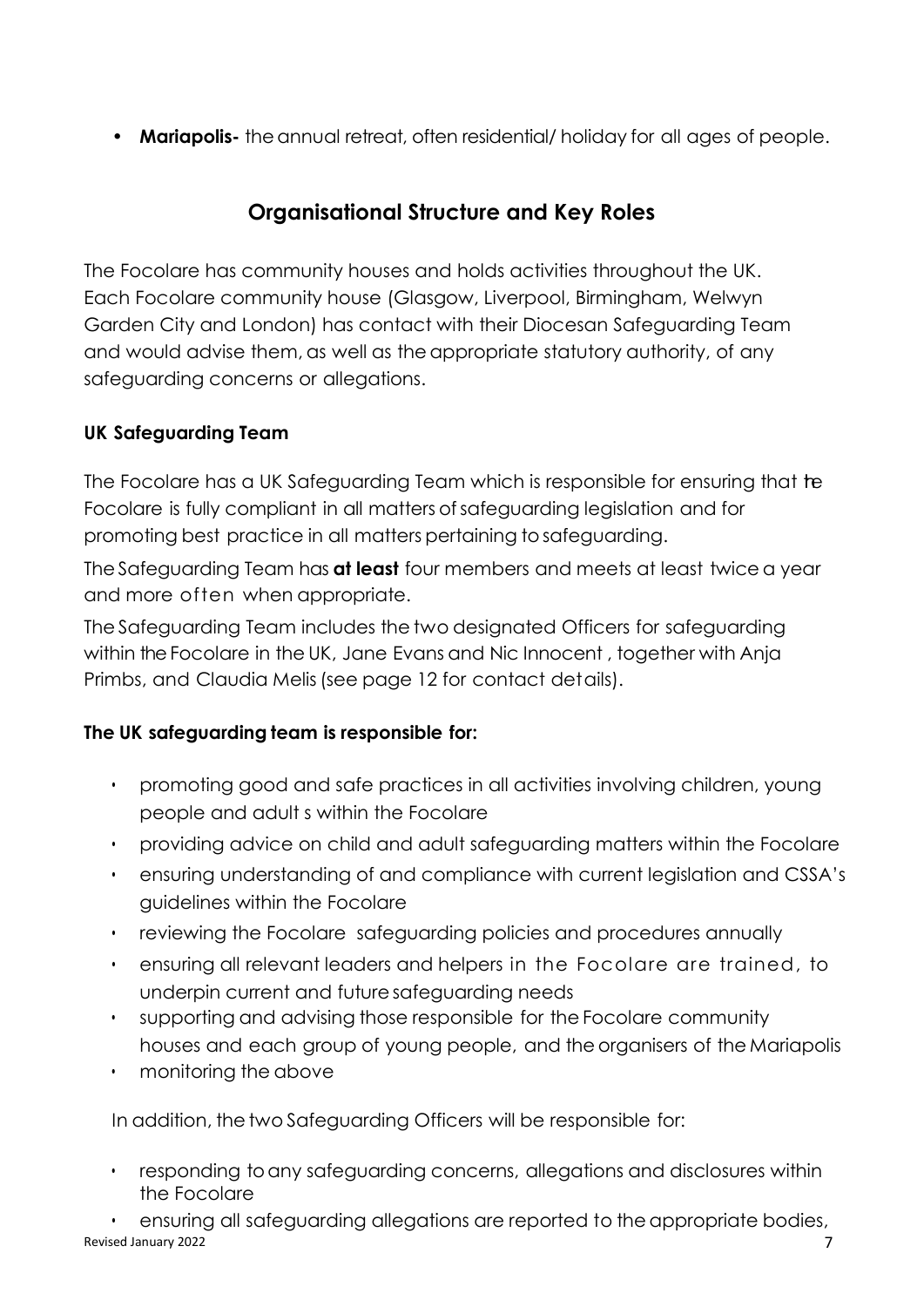including briefing the two delegates within the UK: Mark Darcy and Liz Taite, and the Focolare delegates in Brussels and Rome where appropriate.

#### **The person responsible for the Focolare community house**

The role of the person responsible for the Focolare community house is to:

- promote good and safe practices in all Focolare activities involving children, young people and adult s
- ensure safer recruitment for all Focolare leaders and helpers involved in any work with children and young people
- ensure understanding of and compliance with current legislation and CSSA guidelines in the Focolare
- support the gen assistants in their role and ensure they have sufficient support and leaders/helpers
- ensure risk assessments are completed for any activity that involves travel or meetings away from the normal venue
- ensure Gen assistants have sought and completed all the necessary preparations to ensure a safe environment for any overnight stay or residential event, including parental /medical consent and an agreed code of conduct for both children and adult leaders and helpers
- liaise with the UK Focolare Safeguarding Team with regard to training needs and DBS/PVG applications for leaders and helpers
- advise the Safeguarding Officers of any safeguarding concerns and to
- ensure any concerns are document ed and records kept.

#### **Gen Assistants**

The role of the Gen Assistant is to:

- promote good and safe practices in all Focolare activitiesinvolving children, young people and adults
- ensure other adult leaders and helpers havebeen properly briefed in their role in any Focolare gathering and are familiar with the safeguarding policies and procedures
- ensure the Focolare code of conduct is understood and followed
- recognise and respond to any potential or actual safeguarding situations and concerns

Revised January 2022 8 If any Gen assistant has a concern about a child or vulnerable adult they must refer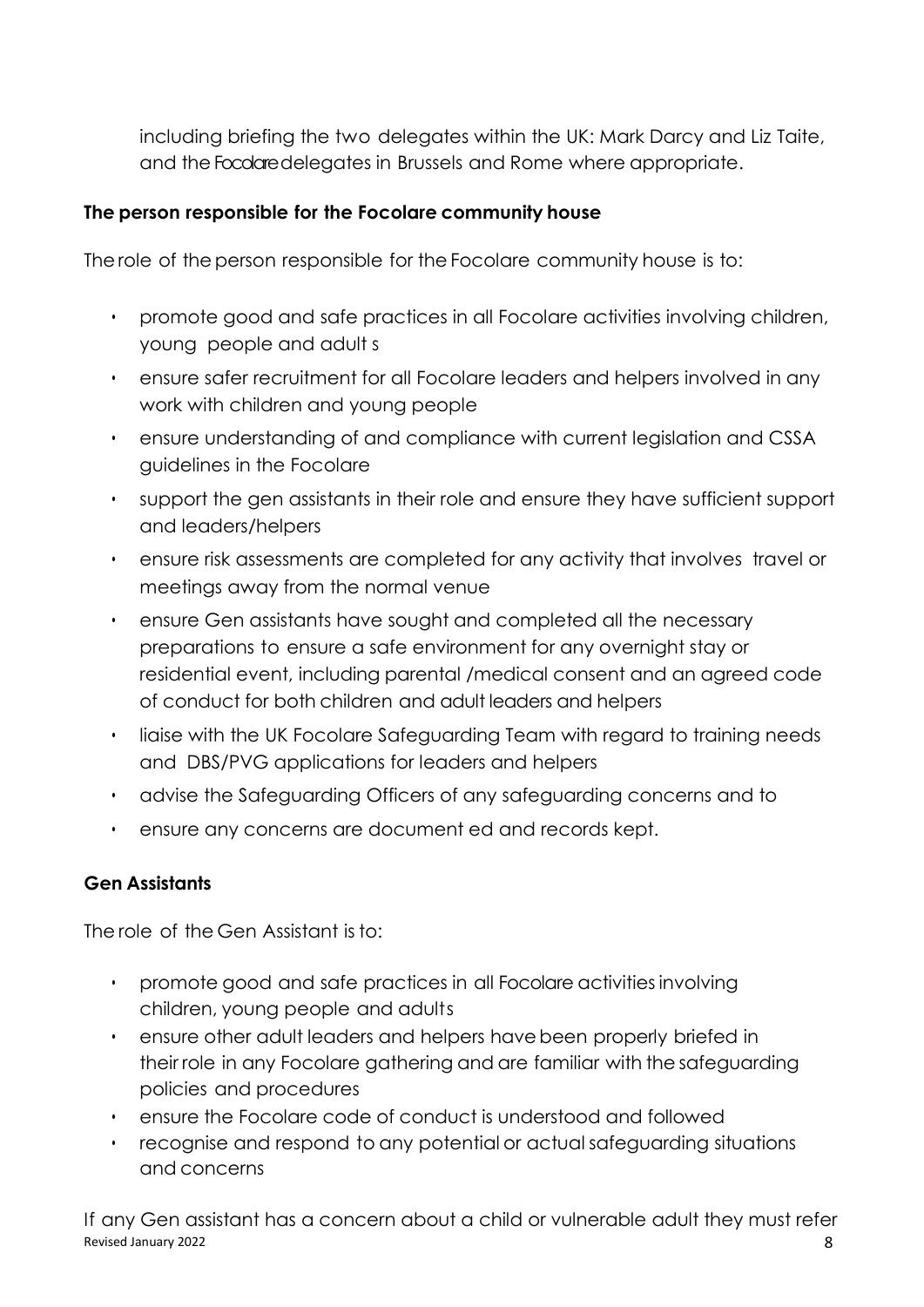to the safeguarding procedures, communicating the concern to the Responsible of the Focolare in the first instance and to the UK Focolare Safeguarding Officers if appropriate.

#### **Adult Leaders and Helpers**

An adult leader or helper is someone who assists the gen assistantsin activities, residential weekends and/or in the annual Mariapolis.

All Gen assistants, leaders and helpers who come into contact with children, young people and vulnerable adult s within Focolare activities have a shared responsibility to:

- contribute to the development of work with young people promoting the spiritual, social and fun aspects of Christian living
- abide by the Focolare Code of Conduct
- promote the welfare of children, young people and vulnerable adults
- recognise and respond to any potential or actual safeguarding situations and concerns
- develop a culture of listening and engaging children and vulnerable adults.

If a leader or helper has a concern about a child or vulnerable adult, they must refer to the safeguarding procedures and communicate the concern to the Gen assistant or responsible of the Focolare in the first instance and to the UK Focolare Safeguarding Officers if appropriate.

### **Training**

<span id="page-9-0"></span>All Focolare members involved with working with children and adults must undergo safeguarding training provided by Edu Care or within local Dioceses. This may also include online training.

It is expected that all people involved in work with children will read the Focolare Good Practise Guidelines and will sign to say that they have read and understood them.

Gen assistants, leaders and helpers can receive training from the UK Focolare Safeguarding Team each year in preparation of the Mariapolis.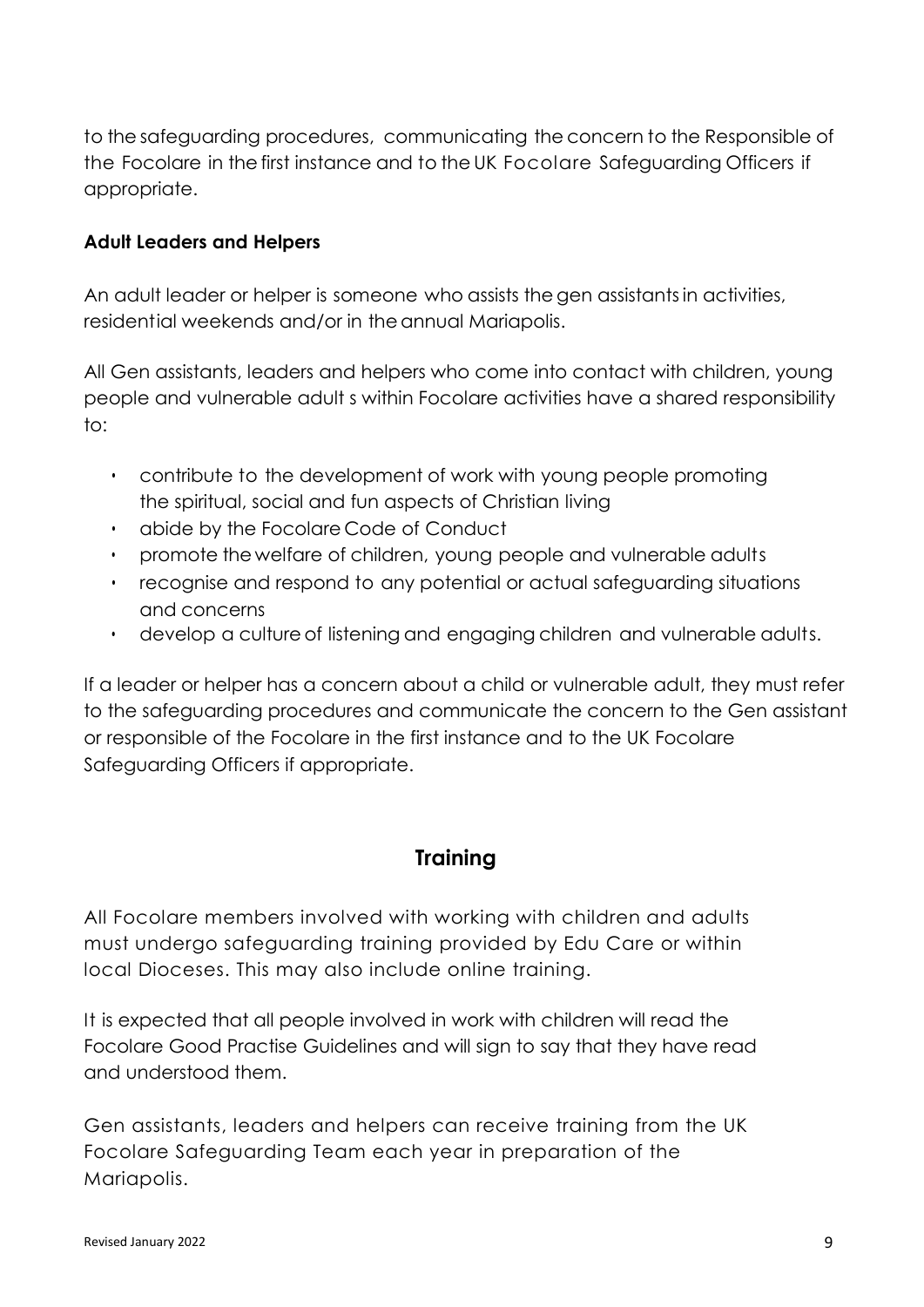The responsible of the Focolare will keep a list of all leaders and helpers noting when their DBS/PVG was received and training complete (see page 11).

Certificates relating to proof of training and DBS/PVG certificates should be sent to Claudia Melis or Nic Innocent at [safeguarding.admin@focolare.org.uk.](about:blank)

## **Procedure for reporting concerns**

<span id="page-10-0"></span>If any member of the Focolare has any concerns over a child or an adult at risk and suspects abuse, or if a child or young person makes a disclosure, or if a person external to the Focolare reports a suspicion or allegation relating to Focolare members, leaders, helpers or activities, thefollowing steps must be taken:

- 1. reassure thechild /adult if present
- 2. if thechild / adult is in immediate danger or risk contact thelocal social services or police
- 3. inform the UK Focolare Safeguarding Officers (see page 12)
- 4. make notes of the information received within 24 hours including the date and time and sign them

For more on the above see the **Focolare Good Practice Guidelines for adult leaders and helpers**.

## **Safer Recruitment**

<span id="page-10-1"></span>Every organisation and movement within the church and society needs to have a safer recruitment policy to cover therecruitment of all those working with children, young people and adults at risk.

Within the Focolare, people are normally approached to ask them to help with formation programmes for children and young people. These people are usually already known well and are invited to help in a specific role, for example with the under 7's, the 8-15 age group etc. However, this personal approach is still the appointment of an adult leader or helper. Therefore, safeguarding guidelines still need to be adhered to.

The Focolare safeguarding guidelines were drawn from the policies of the CSAS and are about to be checked against the new CSSA policies.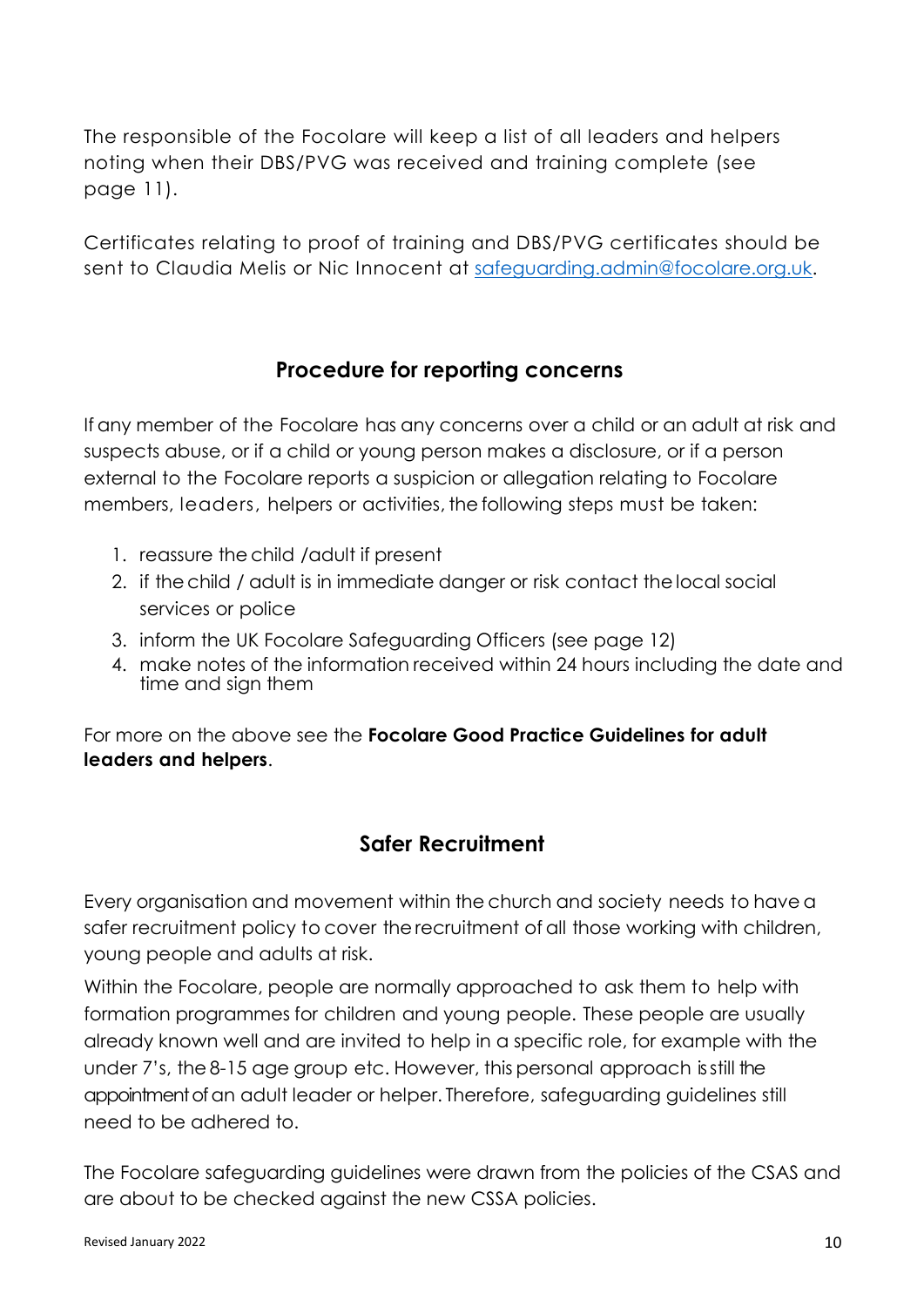Definition of a Focolare adult leader or helper:

- Gen 2, Gen 3 and Gen 4 Assistants or young people who assist youth programmes regularly
- anyone helping on a residential weekend or at the Mariapolis for the children's programmes
- anyone who lives in a Focolare community house and, working at the Focolare Centre, gives regular input to children or under 18 groups.

The person responsible for the safe and effective appointment of adult leaders or helpers is the Responsible of the local Focolare:

The Responsible of the Focolare or to whoever theydelegate the task to must ensure:

- the leader/helper completes a Focolare Volunteers Application form and theirresponsibilities in relation to the DBS/PVG are fully understood
- the leader/helper contacts one of the ID Verifiers to have their DBS/PVG application processed and provides their ID, proof of residence and two referees as required
- a face-to-face discussion with leaders/helpers todiscuss what their role involves
- the leader/helper receives the Focolare safeguarding guidelines and signs theirunderstanding and commitment to them
- the leader/helper receives training and support as relevant to enable them to undertake the role.

#### **Applying for DBS/PVG**

In England and Wales the two ID verifiers for proof of identityand residency are Claudia Melis and Nic Innocent [\(safeguarding.admin@focolare.org.uk\)](about:blank).

In Scotland the application to PVG is processed by the local Diocese.